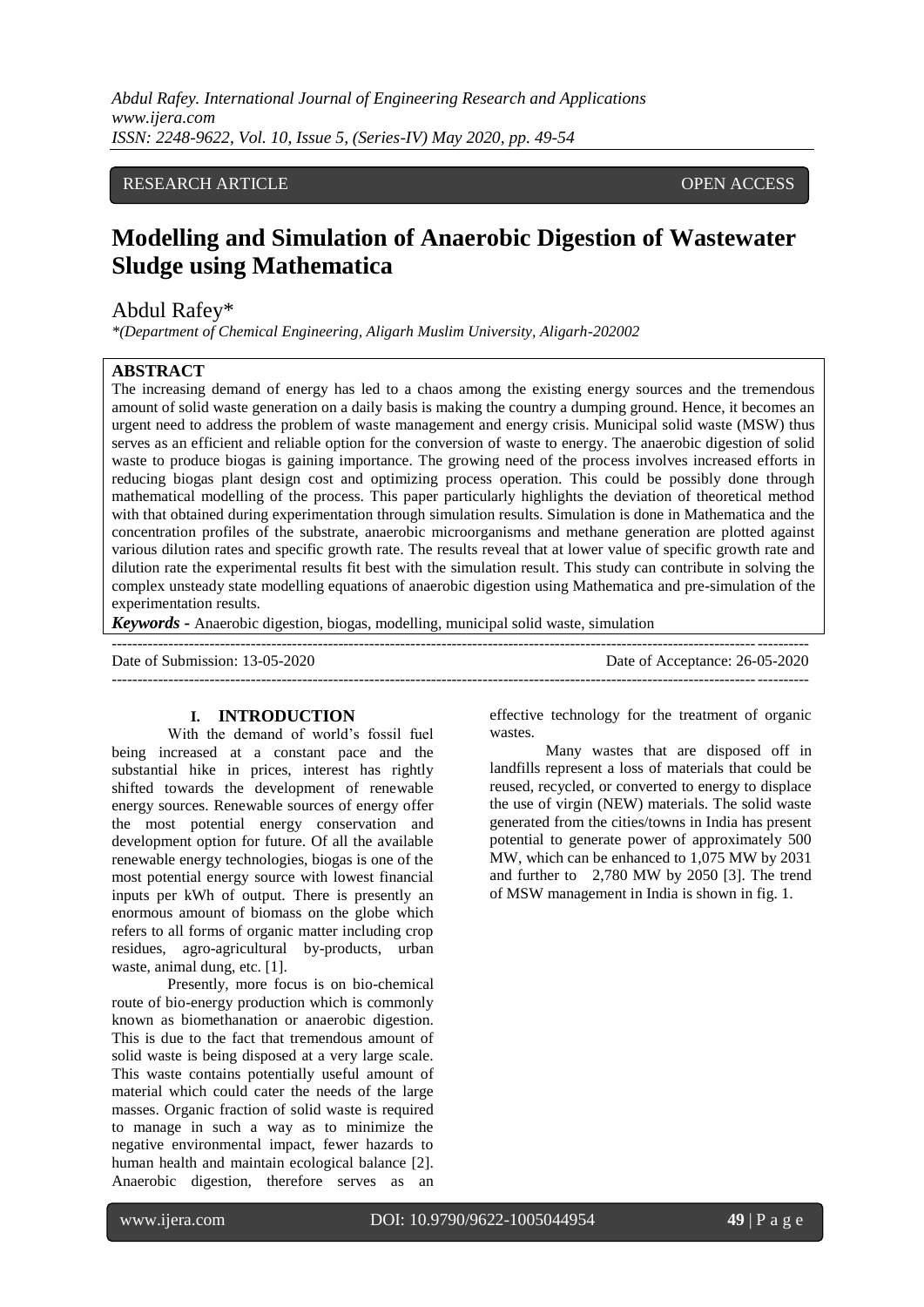

**Fig. 1**: Trends in MSW Management

Nearly 62 million tonnes of MSW generated annually in urban areas of which more than 80% is indiscriminately disposed off at dump yards in an unhygienic manner. This waste has a potential of generating approximately 439 MW of power, 1.3 million cubic meter of biogas per day or 72 MW of electricity generation from biogas and 5.4 million metric tonnes of compost. Hence, 62 million tonnes annual generation of MSW will need about 3,40,000 cubic meters of landfill space everyday (1240 hectare per year) if continued to be dumped in such a manner. The status of MSW treatment in India is shown in fig. 2 [4].



**Fig. 2**: Status of MSW treatment in India

The main advantages of anaerobic digestion of solid waste are in terms of energy, cost, and ecological balance, which make this technology much better than other conversion process [5]. Batch, continuous, single stage and multi-stage process are among the common systems that are implemented for the treatment of solid waste. The research is still on its pace to explore the most efficient technology for waste to energy conversion and also to address the on-site issues of waste management on landfills. A number of factors affect the kinetics of production of biogas, such as pH, volatile fatty acid, temperature, quantity of substrate being used, and alkalinity.

Modeling anaerobic digestion is very complicated because of the unsteady state behavior and the interaction of different physicochemical and biological parameters. A large number of models are available: mass balances models, blackbox models or heuristic models, simulation models [5], [6], [7], [8], [9], [10], [11].

This paper presents a kinetic model of anaerobic digestion based on mass balance of substrate, microorganisms and methane production. The model is simulated using technical computing and simulation software "Mathematica" and the value of maximum specific growth rate of microorganisms is calibrated to fit the theoretical results with experimental ones regarding methane production. The experimental data is obtained from the literature [12] and reported under next section. The experimental data and the simulation results are validated to check the deviation.

#### **II. MODELLING METHODOLOGY**

Anaerobic digestion usually involves several stages each conducted by specific microorganisms and only some of them limit the process because of their slow growth. The anaerobic kinetics in this paper is described by developing a single stage model.

In order to investigate the kinetics of biogas production the process of anaerobic digestion considers the growth of microorganisms, the substrate degradation and the formation of final product, i.e. biogas. The biological reactor can be considered as a closed tank with the following hypothesis taken into account:

- a) biochemical reactions occur only in the bioreactor;
- b) complete mixing of sludge and microorganisms in order to maintain  $36^{\circ}$ C in the bioreactor,
- c) steady-state regime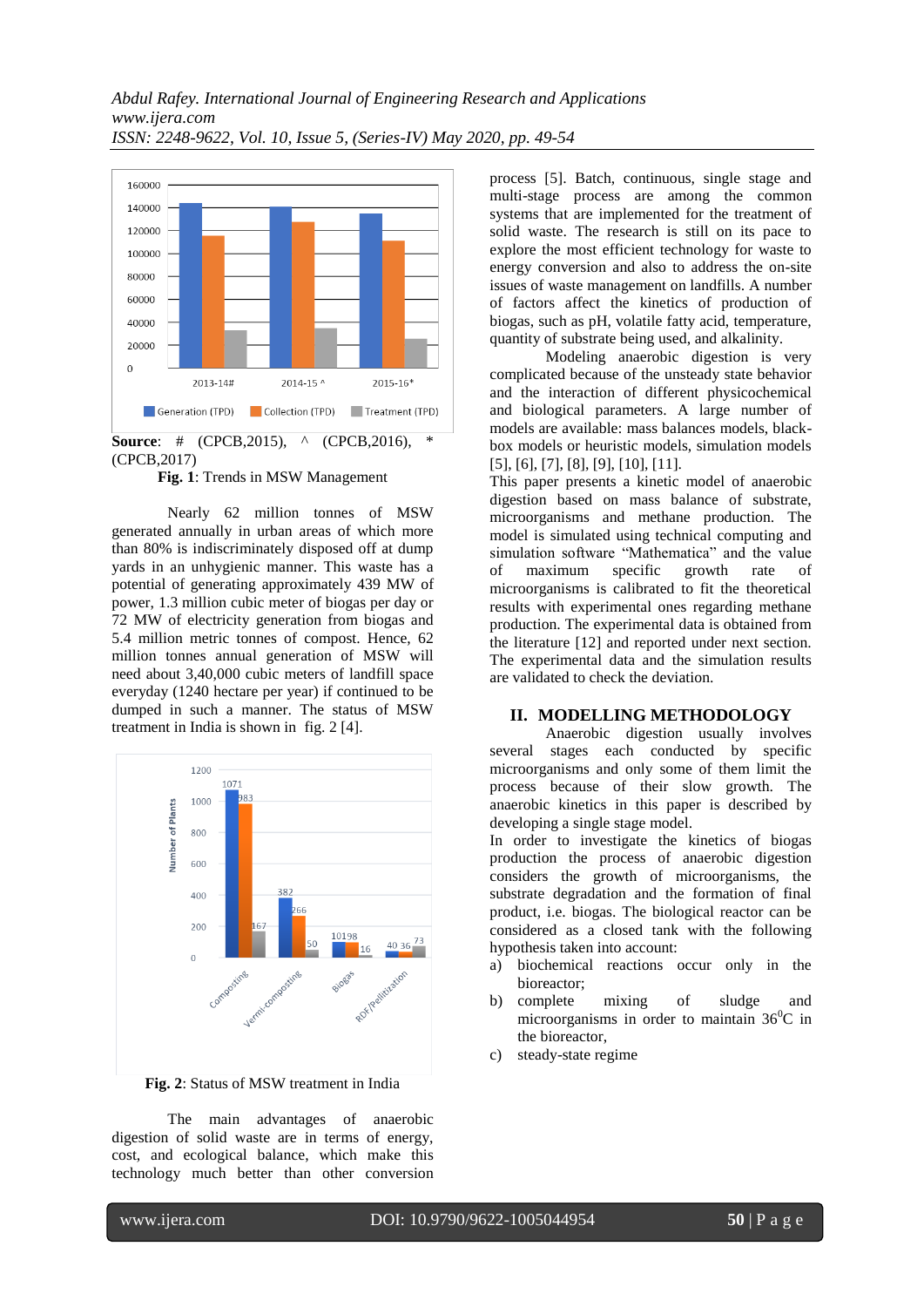

**Fig. 3**: Anaerobic bioreactor scheme

A bioreactor with volume "V" is shown in fig. 3. Flow rate of inlet and outlet sludge are represented as ' $Q_{ni}$ ' and ' $Q_{ne}$ ' respectively. The concentration of the anaerobic microorganisms at the entrance and at the outlet are represented as  $'X_i'$ and  $X_e$  respectively.  $S_i$  and  $S_e$  represents the concentration of the substrate at the entrance and at the outlet respectively.  $^{\circ}Q_{g}$ ' represents the flow rate of biogas being collected and "Z" represents the corresponding methane concentration in the biogas.

The mathematical model for the microorganism"s growth, the substrate decomposition and biogas formation is based on the mass conservation law. Under non-steady-state conditions, complete mixing in bioreactor is assumed and endogenous decay of the microorganisms is neglected, then the respective mass balance equations are as follows:

$$
V\frac{dS}{dt} = Q_{ni}S_i - Q_{ne}S_e - r_nV
$$
\n(1)

$$
V\frac{dX}{dt} = Q_{ni}X_i - Q_{ne}X_e + r_cV - r_dV
$$
\n<sup>(2)</sup>

$$
V\frac{dZ}{dt} = Q_{ni}Z_i - Q_{ne}Z_e + KV
$$
\n(3)

Where, 'r<sub>n</sub>' represents substrate degradation rate; 'r<sub>c</sub>' represents growth rate of anaerobic microorganisms; 'rd' represents decay rate of anaerobic microorganisms; "K" represents the coefficient for transformation of volatile organic compounds into methane.

Following assumptions are made to simulate the kinetics:

 $Q_{ni}.Z_{ni} = 0$ ,  $Q_{ne}.Z_{ne} = 0$ ; since no presence of biogas in inlet and outlet sludge

 $Q_{ni} = Q_{ne} = Q$ ; flow rate is assumed to be constant throughout and not varying with time

Dilution rate 'D' =  $Q/V$ ; where 'V' represents the volume of bioreactor

Equations  $(1)$ ,  $(2)$  and  $(3)$  on simplifying based on the assumptions described reduces to;

$$
\frac{dS}{dt} = D(S_i - S_e) - r_n \tag{4}
$$

$$
\frac{dX}{dt} = D(X_i - X_e) + r_c - r_d \tag{5}
$$

$$
\frac{dZ}{dt} = K
$$
\n<sup>(6)</sup>

Growth rate of microorganisms  $r_c$  is given by;  $r<sub>0</sub> = u \cdot X$ 

where, 
$$
^{\circ}\mu
$$
 represents the specific growth rate of microorganisms

Decay rate of anaerobic microorganisms  $r_d$  is given by;

$$
r_d = K_d.X
$$

where,  $K_d$  represents decay rate constant of microorganisms

The mass balance equation for the concentration of anaerobic microorganisms thus can be written as;

$$
\frac{dX}{dt} = D(X_i - X_e) + \mu X - K_d X
$$
\n(7)

Based on Andrews relation for substrate inhibition [13], the specific growth rate of microorganisms is given by;

$$
\mu = \mu_{\text{max}} \frac{1}{1 + \frac{K_s}{S} + \frac{S}{K_i}}
$$
\n(8)

The substrate degradation rate ' $r_n$ ' is a combination of three different parameters namely;

New cells formation:

$$
r_{nx} = \frac{\mu.X}{Y_x}
$$

where,  $Y_x$  represents yield coefficient Energy supply for the growth and maintenance of microorganisms

$$
r_{np} = K_{sx}.X.\mu + K_{mx}.X.\frac{S}{K_s + S}
$$

where,  $K_{sx}$  represents substrate degradation rate to supply energy for microorganisms growth and  $K_{mx}$  represents substrate degradation rate to supply energy for microorganisms maintenance

Product formation

$$
r_{nc} = \frac{1}{Y_s} \cdot \frac{dZ}{dt}
$$

Thus, combining all the substrate degradation parameters, equation (4) for mass balance of substrate concentration becomes;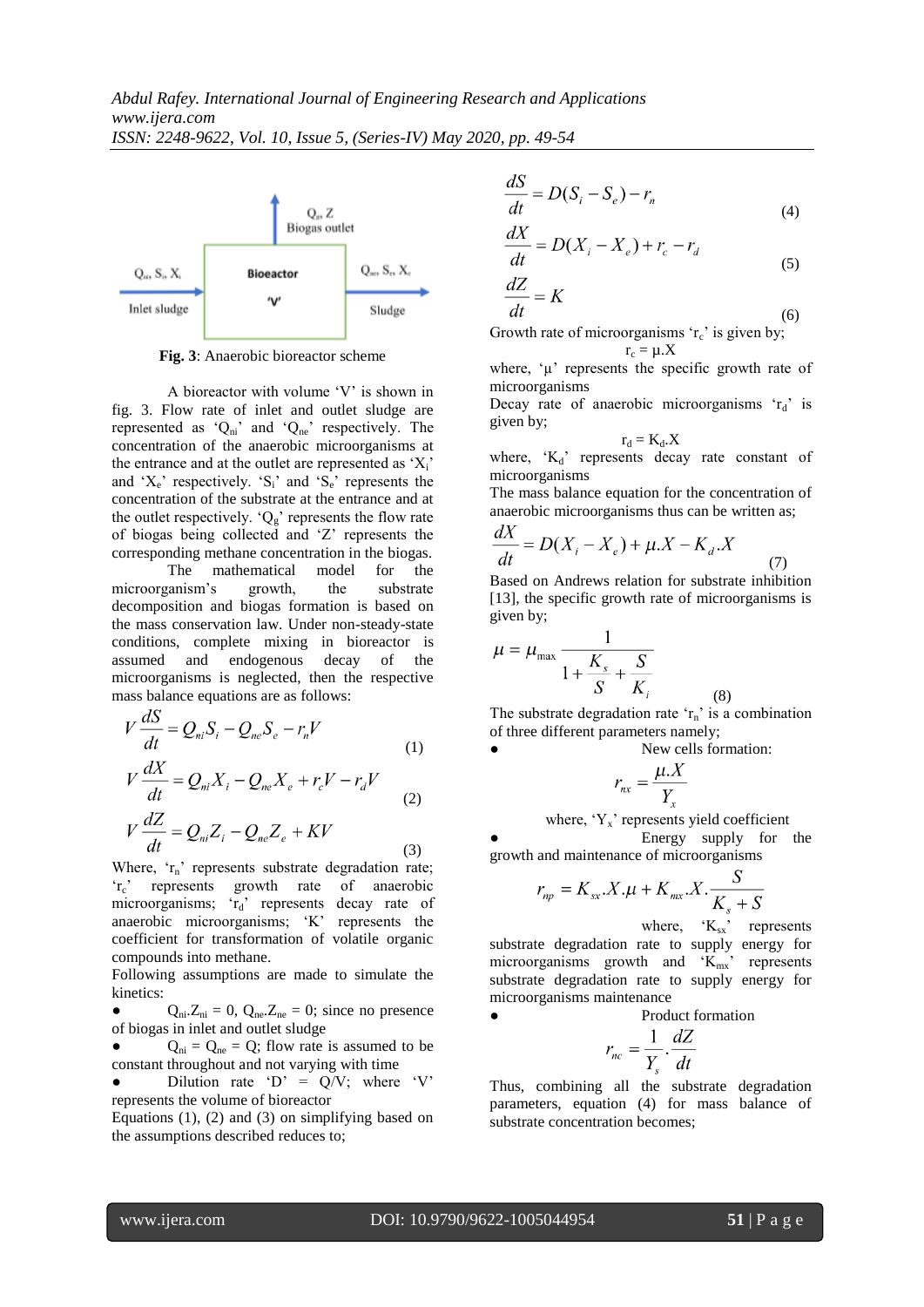(11)

in Lea

$$
\frac{dS}{dt} = D(S_i - S_e) - \frac{\mu}{Y_x} - K_{xx} \cdot X \cdot \mu - K_{mx} \cdot X \cdot \frac{S}{K_s + S} - \frac{1}{Y_s} \frac{dZ}{dt}
$$
\n(9)

Coefficient for transformation of volatile organic compounds into methane "K" follows the relation;

$$
K = Y_p. \mu.X
$$
 (10)

Therefore, equation (6) for methane concentration in biogas can be written as;

$$
\frac{dZ}{dt} = Y_p \cdot \mu \cdot X
$$

The theoretical simulation for the concentration of anaerobic microorganism, substrate concentration and methane concentration varying with time can be obtained from equations (7), (9) and (11) respectively. The equations are simulated using Mathematica software.

For modelling purpose, the volume of one reactor is considered to be three times the volume of a single reactor. Hence, the volume of the reactor for the experimental study came out to be;  $V = 3x4000 = 12000$  m<sup>3</sup>. The inlet sludge flow rates are given as  $350 \text{ m}^3/\text{d}$ ,  $298 \text{ m}^3/\text{d}$  and  $312$ m 3 /day. Thus the dilution rates are calculated as  $0.0292 \, \mathrm{d}^{-1}$ ,  $0.02843 \, \mathrm{d}^{-1}$  and  $0.026 \, \mathrm{d}^{-1}$ . Retention time is for 30 days. The inlet substrate concentration is  $S_0 = 6$  g/l and the microorganisms concentration is  $X_0 = 3$  g/l.

The values of kinetic constants are taken from the literature:

 $\mu_{\rm m} = 0.2...1.2 \text{ d}^{-1}; \text{ K}_{\rm s} = 7.1...360 \text{ mg/l}$ COD;  $K_d = 0.02...0.04 d^{-1}$ ;  $K_i = 0.5, 1.0, 10.0,$ 100.0;  $Y_x = 0.3...0.82$ ;  $Y_s = 0.04...0.27$ ;  $Y_p = 4.35$ ;  $K_{mx} = 0.4$ ;  $K_{sx} = 0.983$ 

# **III. RESULTS AND DISCUSSION**

The simulation data represent variation of substrate concentration, concentration of anaerobic microorganism and methane concentration with time. The mass, concentration and flow rate of methane is calculated from the equations as given below:

*Methane flow rate:*

$$
Q_{CH_4}[kg/d] = Q_{biogas}[m^3/d].x.\rho_{CH_4}
$$

where, 'x' represents the methane percentage in biogas, which is assumed to be 60% and density of methane is  $0.717 \text{ kg/m}^3$ 

*Mass of methane:*

$$
M_{CH_4}[kg] = Q_{CH_4}[kg/d] \cdot t_{retenion}
$$
  
Concentration of methane:

$$
Z_{CH_4}[g/l] = M_{CH_4}[kg]/V[m^3]
$$

The simulations were done for dilution rates 0.0292  $d^{-1}$ , 0.02483  $d^{-1}$  and 0.026  $d^{-1}$ , according with experimental measurements. The specific growth rate of microorganisms ( $\mu$ m); 0.35 d<sup>-1</sup>, 0.38 d<sup>-1</sup> and  $0.4$   $d^{-1}$ , were simulated for corresponding dilution rates.

The Mathematica program for simulation for each dilution rate and corresponding specific growth rate is shown below. The same program with alteration of values for dilution rate and specific growth rate; can be used for the study.

The graphical results for the concentration corresponding to each dilution rate and specific growth rate of microorganisms are shown from fig. 4 to fig. 12.

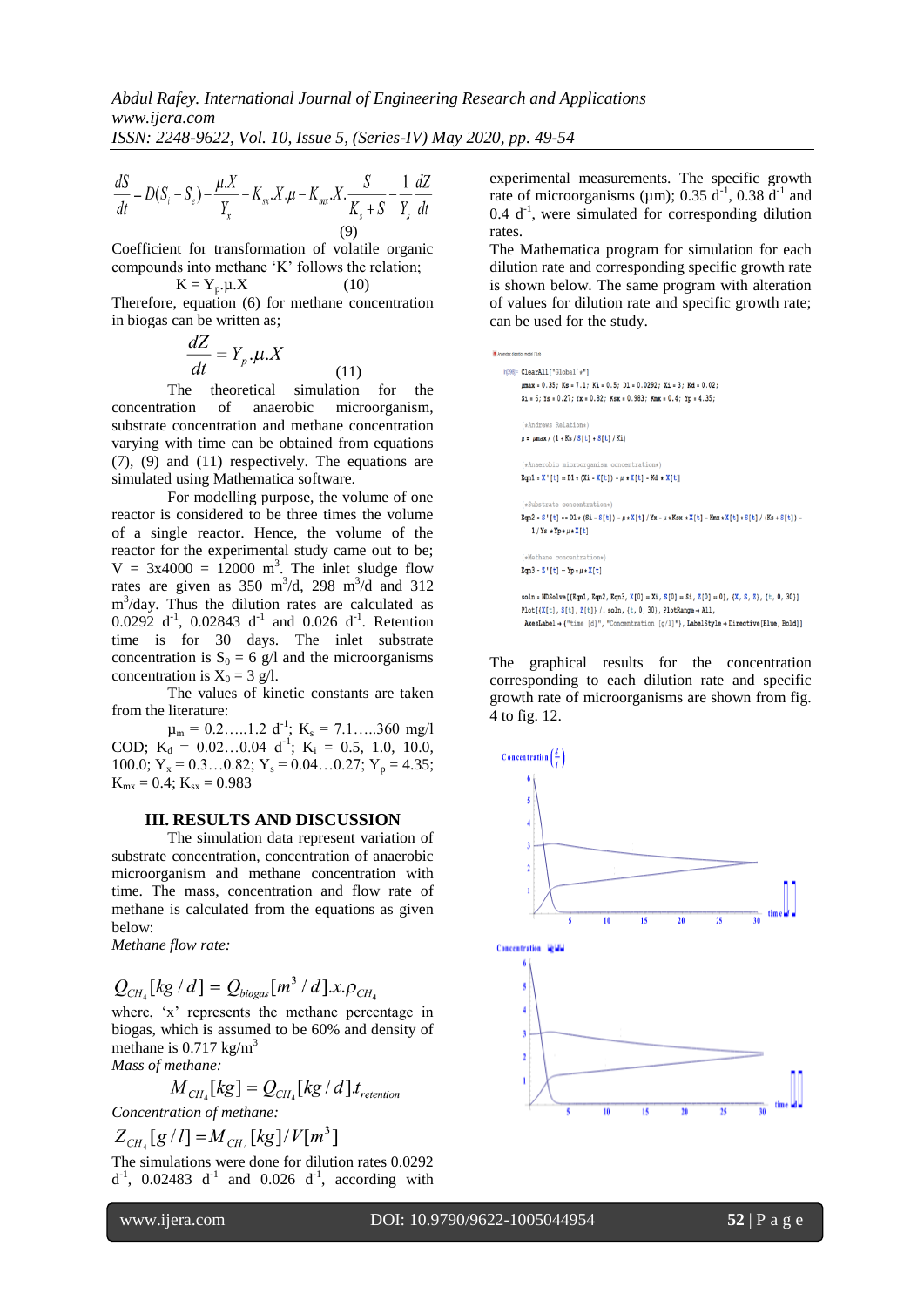







**Fig. 8**: Concentration vs. time variation ( $\mu_{\text{max}}$  =  $0.38 d^{-1}$ , D = 0.02843 d<sup>-1</sup>)



 $0.38 d^{-1}$ , D = 0.026 d<sup>-1</sup>)



**Fig. 10**: Concentration vs. time variation ( $\mu_{\text{max}}$  =  $0.4 d^{-1}$ , D = 0.0292 d<sup>-1</sup>) Fig. 11: Concentration vs. time variation ( $\mu_{\text{max}} = 0.4 \text{ d}^{-1}$ ,  $D = 0.02483 d^{-1}$ 



**Fig. 12**: Concentration vs. time variation ( $\mu_{\text{max}}$  =  $0.4 d^{-1}$ , D = 0.026 d<sup>-1</sup>)

The simulation results from the graph for methane concentration is shown in table 1. It is evident from the curve and the corresponding values that, with increase in specific growth rate for a constant dilution rate, the methane concentration increases. Although the specific methane yield of a substrate is a function of the substrate itself, the methane productivity is dependent on the rate at which it is produced, and importantly on the bioreactor volume that produces it [5].

| <b>Experimental Data</b>   |       |       |      |  |
|----------------------------|-------|-------|------|--|
| Inlet Sludge flow rate,    | 350   | 298   | 312  |  |
| $Q_{ni} [m^3/d]$           |       |       |      |  |
| Dilution rate, $D[d^{-1}]$ | 0.029 | 0.024 | 0.02 |  |
|                            |       | 83    |      |  |
| Methane concentration,     | 2.065 | 2.41  | 1.67 |  |
| Z [9/1]                    |       |       |      |  |